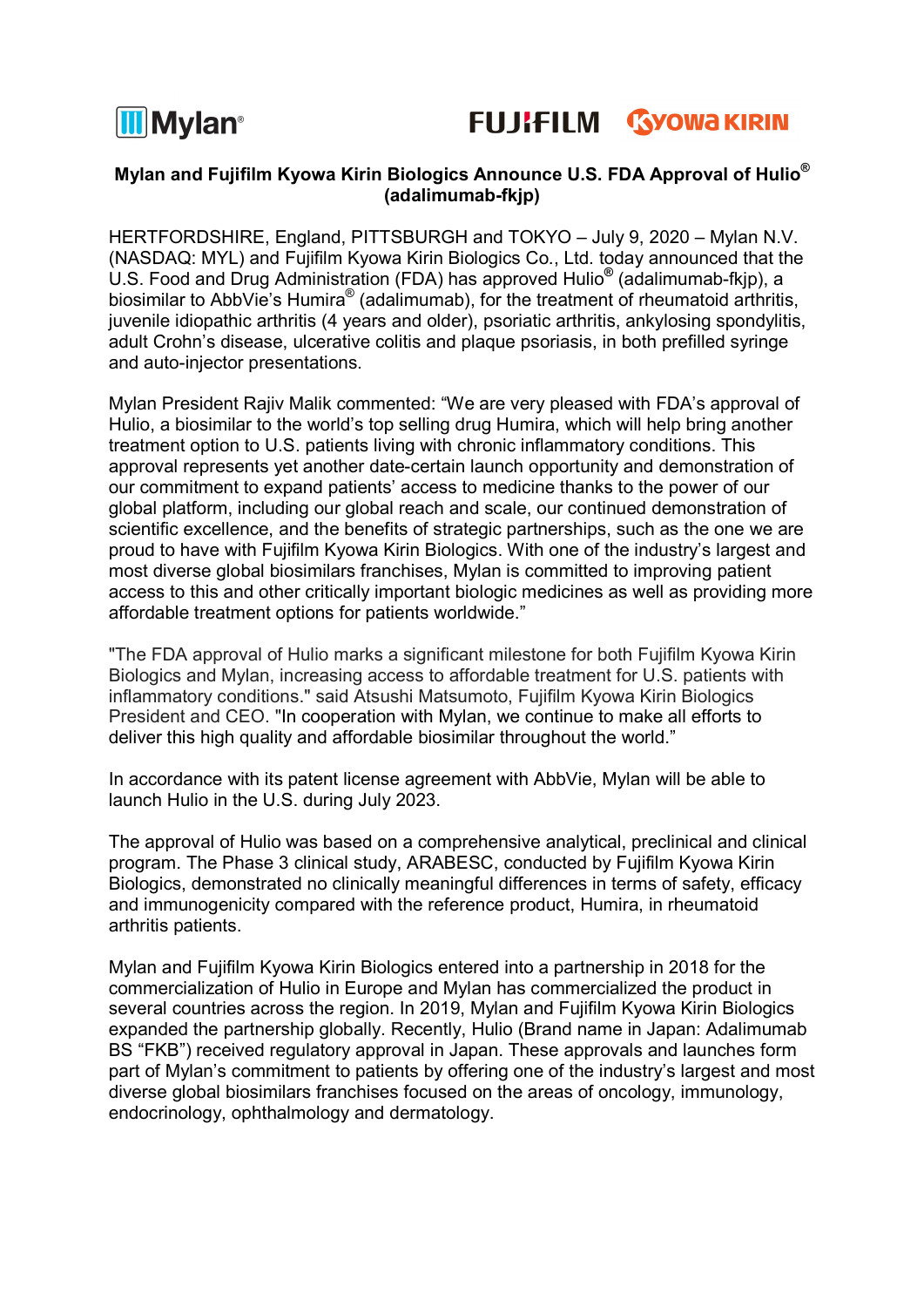

Humira had brand sales of approximately \$14.9 billion in the U.S. for the 12 months ending December 2019, according to AbbVie's 2019 annual report.

Hulio carries a Boxed Warning for an increased risk of serious infections leading to hospitalization or death, such as tuberculosis (TB), bacterial sepsis, invasive fungal infections and infections due to opportunistic pathogens. Hulio should be discontinued if a patient develops a serious infection or sepsis during treatment. Test for latent TB and if positive, begin TB treatment before initiating Hulio. Monitor all patients for active TB during treatment, even if the initial TB test is negative. Lymphoma and other malignancies, some fatal, have been reported in children and adolescent patients treated with TNF blockers including Hulio. Post-marketing cases of hepatosplenic T-cell lymphoma have occurred in young adults with inflammatory bowel disease treated with TNF blockers including Hulio.

## About Mylan

Mylan is a global pharmaceutical company committed to setting new standards in healthcare. Working together around the world to provide 7 billion people access to high quality medicine, we innovate to satisfy unmet needs; make reliability and service excellence a habit; do what's right, not what's easy; and impact the future through passionate global leadership. We offer a portfolio of more than 7,500 marketed products around the world, including antiretroviral therapies on which approximately 40% of people being treated for HIV/AIDS globally depend. We market our products in more than 165 countries and territories. We are one of the world's largest producers of active pharmaceutical ingredients. Every member of our approximately 35,000-strong workforce is dedicated to creating better health for a better world, one person at a time. Learn more at Mylan.com. We routinely post information that may be important to investors on our website at investor.mylan.com.

#### About Fujifilm Kyowa Kirin Biologics

Fujifilm Kyowa Kirin Biologics was established by FUJIFILM Corporation (President: Kenji Sukeno; hereinafter "Fujifilm") and Kyowa Kirin Co., Ltd. (President and CEO: Masashi Miyamoto, hereinafter "Kyowa Kirin") on March 27, 2012 as a company for developing, manufacturing, and marketing biosimilars. Its pipeline includes an adalimumab biosimilar Hulio® and a biosimilar of the anti-VEGF humanized monoclonal antibody bevacizumab (Product Code: FKB238), a drug used to treat a range of cancers including colorectal and non-small cell lung cancer. Fujifilm Kyowa Kirin Biologics established Centus Biotherapeutics Ltd., a joint venture for the development and commercialization of FKB238 with AstraZeneca plc.

By merging the technologies in advanced production, quality control and analysis which Fujifilm has developed over many years through its photographic film business, with the proprietary technologies and know-how which Kyowa Kirin has accumulated through its biopharmaceutical R&D and manufacturing, Fujifilm Kyowa Kirin Biologics creates revolutionary production processes and reduces costs for the production of biosimilars. Through this partnership, the company will develop and manufacture reliable, high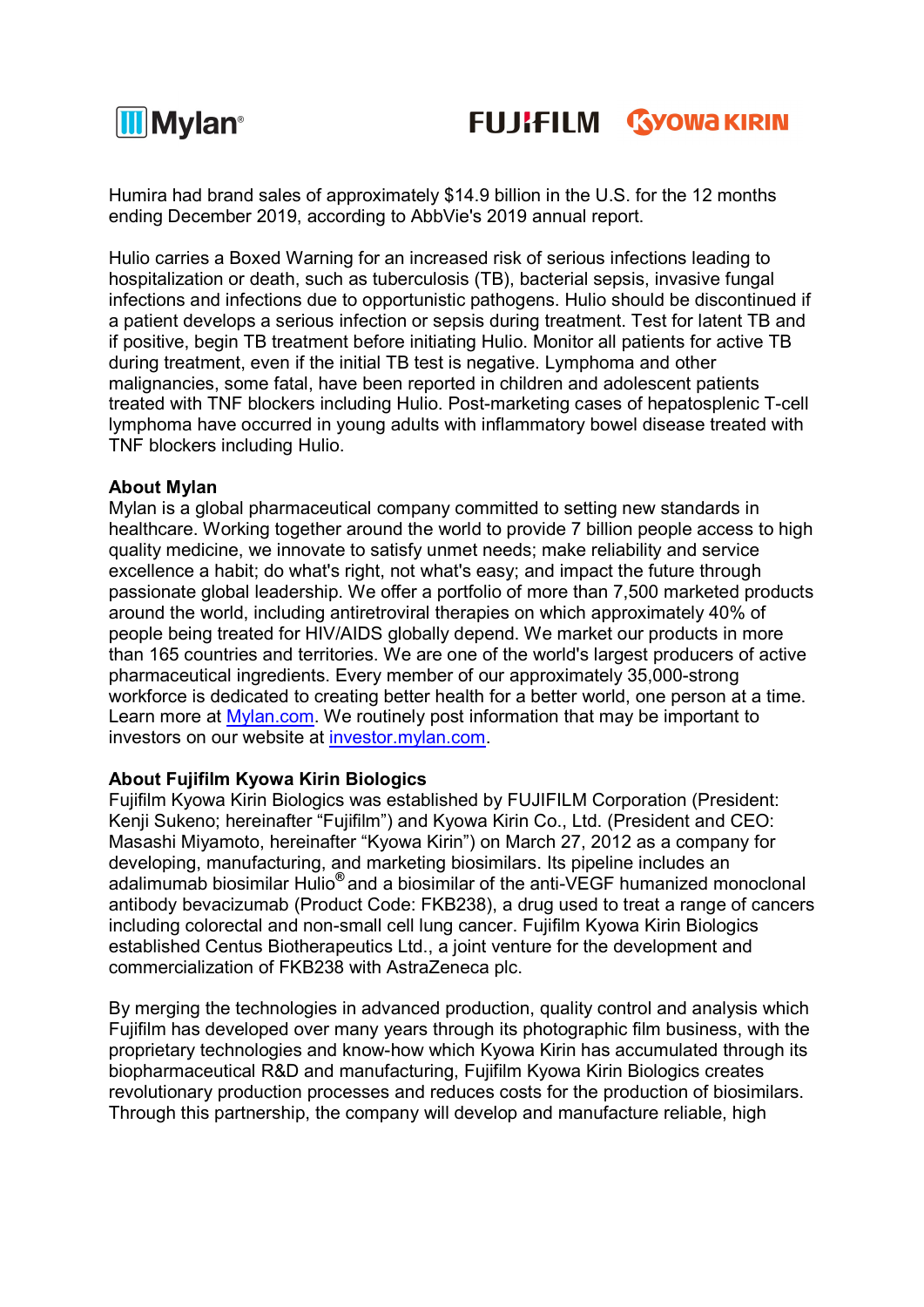



quality, cost-competitive biosimilar products and commercialize these products in a timely manner. With this strategy, Fujifilm Kyowa Kirin Biologics aims to hold a leading position in the expanding biosimilar market.

You can learn more about the business at: fujifilmkyowakirin-biologics.com

## Forward-looking statements: Mylan

This press release includes statements that constitute "forward-looking statements," including with regard to bringing another treatment option to U.S. patients living with chronic inflammatory conditions; launching Hulio in the U.S. beginning July 2023; product approvals; and the Company's global platform, product franchises and strategic partners. Because forward-looking statements inherently involve risks and uncertainties, actual future results may differ materially from those expressed or implied by such statements. Factors that could cause or contribute to such differences include, but are not limited to the potential widespread and highly uncertain impact of public health outbreaks, epidemics and pandemics, such as the COVID-19 pandemic; any changes in, interruptions to, or difficulties with Mylan's or its partners' ability to develop, manufacture, and commercialize products; the effect of any changes in Mylan's or its partners' customer and supplier relationships and customer purchasing patterns; other changes in third-party relationships; the impact of competition; changes in the economic and financial conditions of the businesses of Mylan or its partners; the scope, timing, and outcome of any ongoing legal proceedings and the impact of any such proceedings on Mylan's or its partners' business; any regulatory, legal, or other impediments to Mylan's or its partners' ability to bring products to market; actions and decisions of healthcare and pharmaceutical regulators, and changes in healthcare and pharmaceutical laws and regulations, in the United States and abroad; Mylan's and its partners' ability to protect intellectual property and preserve intellectual property rights; risks associated with international operations; other uncertainties and matters beyond the control of management; and the other risks detailed in Mylan's filings with the Securities and Exchange Commission. Mylan undertakes no obligation to update these statements for revisions or changes after the date of this release.

## Contacts:

Christine Waller (Media) 724.514.1968 Email: communications@mylan.com

Melissa Trombetta (Investors) 724.514.1813 Email: InvestorRelations@mylan.com

## Mylan Fujifilm Kyowa Kirin Biologics

Ryohei Kawai Kyowa Kirin Co., Ltd (for Fujifilm Kyowa Kirin Biologics) +81-3-5205-7205 Email: media@kyowa-kirin.co.jp

Takuro Nishijima FUJIFILM Holdings Corporation (for Fujifilm Kyowa Kirin Biologics) +81-3-6271-2000